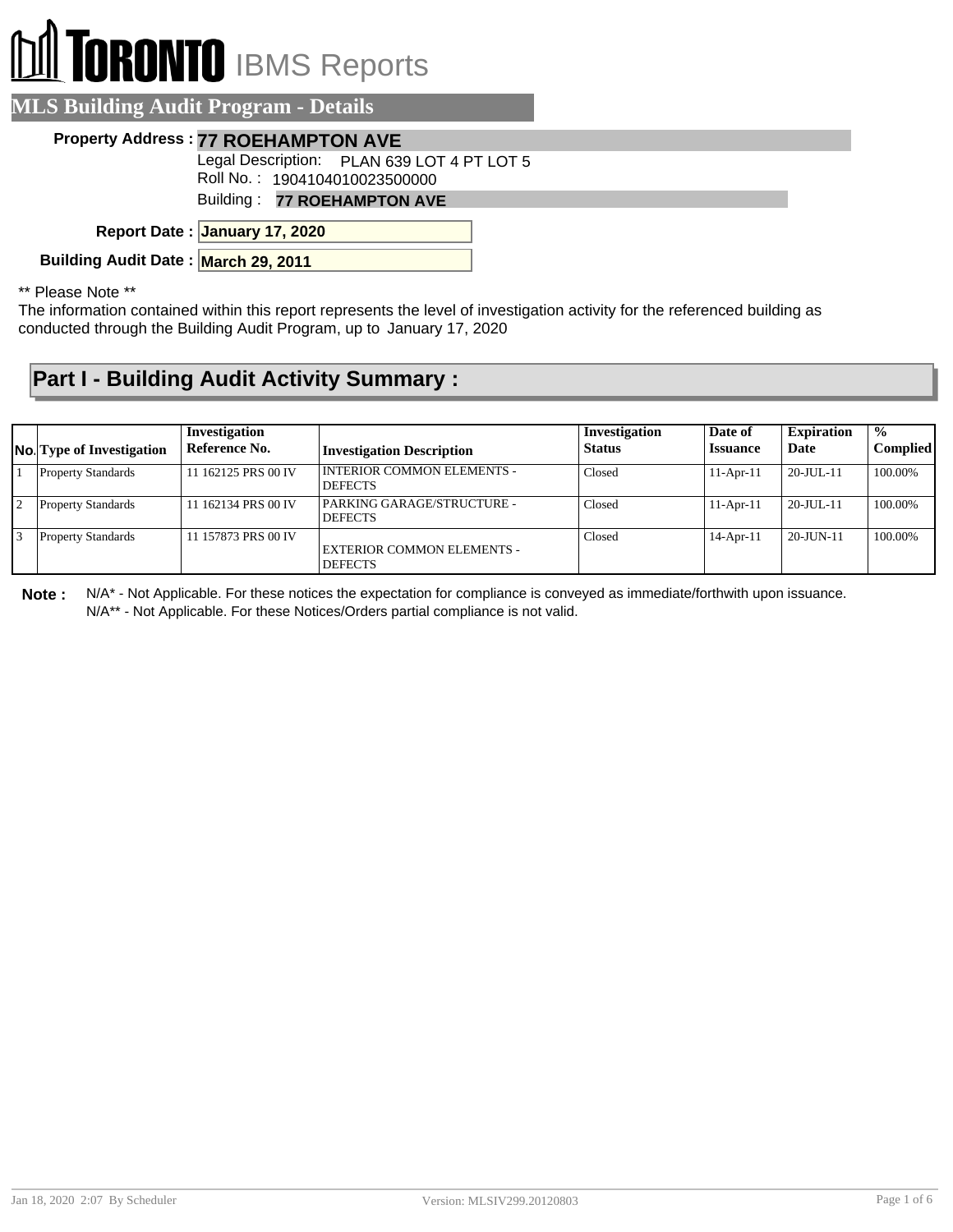## **Part II - Building Audit Details for Property Standards Orders :**

| 11 162134 PRS 00 IV PARKING GARAGE/STRUCTURE -<br><b>Property Standards</b><br><b>Closed</b><br>l2<br>30-Sep-14<br>11-Apr-11<br>20-JUL-11 | Type of<br><b>No. Investigation</b> | <b>Investigation</b><br>Reference No. | <b>Investigation Description</b> | Investigation Date of<br>⊦Status | <b>∣Issuance</b> | <b>Expiration</b><br>∣Date | <b>Next Scheduled</b><br><b>Inspection Date</b> |
|-------------------------------------------------------------------------------------------------------------------------------------------|-------------------------------------|---------------------------------------|----------------------------------|----------------------------------|------------------|----------------------------|-------------------------------------------------|
|                                                                                                                                           |                                     |                                       | IDEFECTS                         |                                  |                  |                            |                                                 |

**0**

**15**

**No. of defects contained within the Order :**

**No. of defects that remain outstanding :**

|                   | <b>Deficiency Details</b>                                                                                                                                                                                                                                                                                                                             |          |               |
|-------------------|-------------------------------------------------------------------------------------------------------------------------------------------------------------------------------------------------------------------------------------------------------------------------------------------------------------------------------------------------------|----------|---------------|
| No.               | <b>Violation/Defect</b>                                                                                                                                                                                                                                                                                                                               | Location | <b>Status</b> |
| $\mathbf{1}$      | Lighting in a service room is provided at less than 200 lux. Namely: Generator Room. Light level is Garage<br>below the recommended requirement.                                                                                                                                                                                                      |          | Closed        |
| 2                 | The parking or storage garage walls from floor level to a height of sixty (60) centimeters are not<br>painted black.                                                                                                                                                                                                                                  | Garage   | Closed        |
| 3                 | The parking or storage garage ceiling painted surface is not maintained in a state of good repair.<br>Namely: Ceiling is defaced by aspash pattern at parking space #28. Refinishing is required.                                                                                                                                                     | Garage   | Closed        |
| 4                 | The parking or storage garage columns from floor level to a height of sixty (60) centimeters are<br>not painted black.                                                                                                                                                                                                                                | Garage   | Closed        |
| 5                 | The parking or storage garage is used to keep machinery, boats, vehicles, trailers and/or parts of<br>them that are in a wrecked, discarded, dismantled, inoperative or abandoned condition. Namely:<br>Abandoned vehicle with expired plates and flat tires in parking space #8.                                                                     | Garage   | Closed        |
| 6                 | The parking or storage garage is used to keep junk or rubbish. Namely: Clean and clear all debris<br>and discarded materials throughout parking garage.                                                                                                                                                                                               | Garage   | Closed        |
| $\overline{7}$    | The parking or storage garage pedestrian exit door does not have a reliable self-closing<br>mechanism. Namely; Garage. West pedestrian exit door is not closing properly. Repairs are<br>required.                                                                                                                                                    | Garage   | Closed        |
| 8                 | The electrical fixtures are not maintained in a safe and complete condition. Namely: Generator<br>Room. Missing electrical cover plates on light switch and wall outlet. Repairs are required.                                                                                                                                                        | Garage   | Closed        |
| 9                 | The floors in the parking or storage garage are not maintained free of holes, breaks or cracks.<br>Namely: Underground Garage. Main electrical room, floor drain cover is missing.                                                                                                                                                                    | Garage   | Closed        |
| 10 <sup>1</sup>   | The floors in the parking or storage garage are not maintained free of dust or dirt. Namely:<br>Throughout garage. Floor requires ageneral cleaning or powerwash.                                                                                                                                                                                     | Garage   | Closed        |
| 11                | Large safe-exit arrows are not displayed on safe-exit doors 1.5 metres above the floor, measured<br>from the center of the arrow to the floor, with the arrow pointing down.                                                                                                                                                                          | Garage   | Closed        |
| $12 \overline{ }$ | Small safe-exit arrows are not prominently displayed on columns or walls 1.5 metres above the<br>floor, measured from the center of the arrow to the floor; at least every ten (10) metres along the<br>safe-exit route; at all safe-exit route decision points along the safe-exit route; and wherever a<br>safe-exit route crosses a traffic aisle. | Garage   | Closed        |
| 13                | The mechanical ventilation system in the parking or storage garage is not on at all times or<br>otherwise controlled automatically by a carbon monoxide detection system that is located so as to<br>provide full protection.                                                                                                                         | Garage   | Closed        |
| 14                | The parking or storage garage walls painted surface is not maintained in a state of good repair.<br>Namely: Evidence of rust stains and surface deterioration on walls. Repairs are required.                                                                                                                                                         | Garage   | Closed        |
| 15                | Lighting in a garage is provided at less than 50 lux. Namely: Upgrade lighting to 50Lux in the<br>parking areas and driveways.                                                                                                                                                                                                                        | Garage   | Closed        |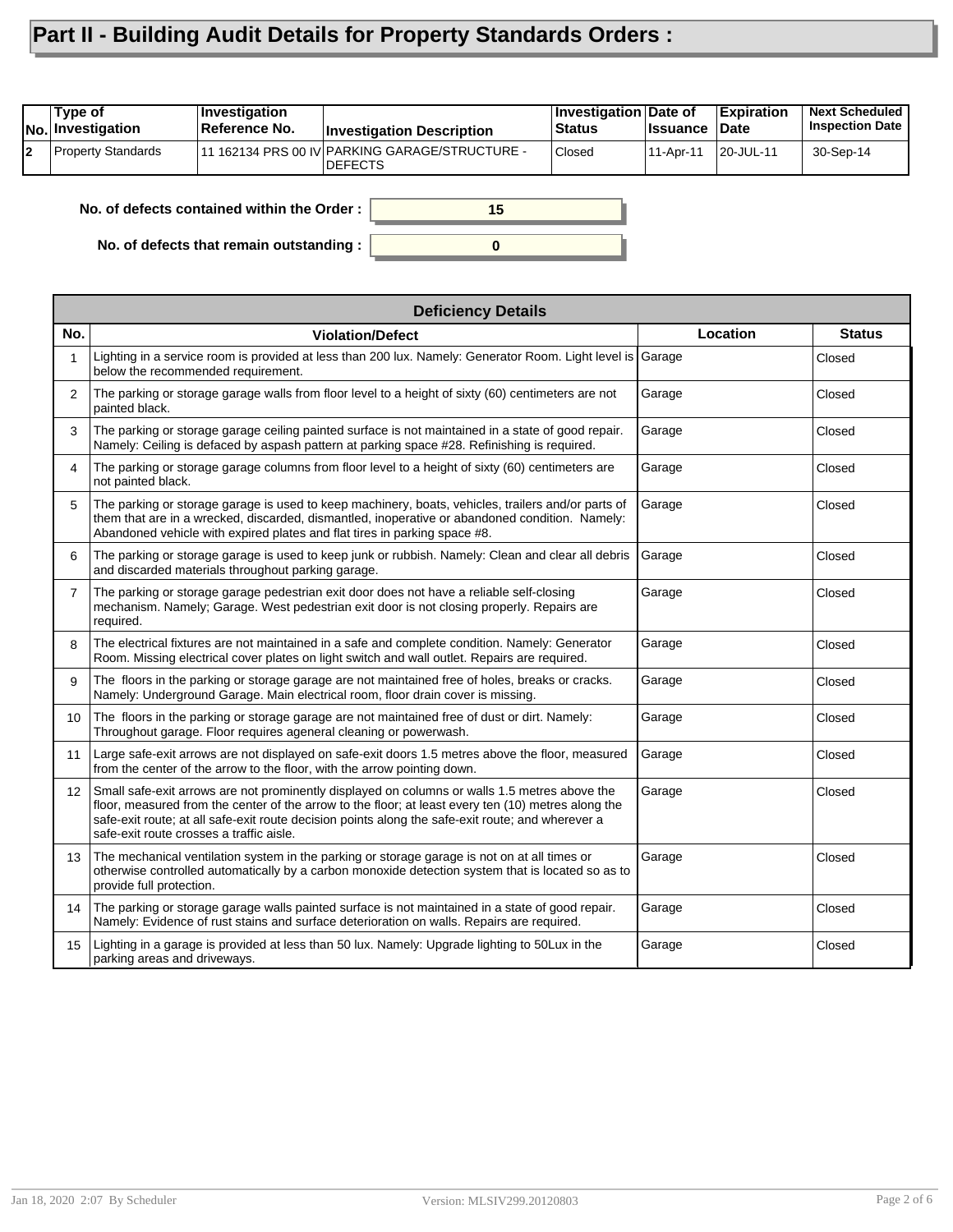| Type of<br><b>No. Investigation</b> | ∣Investiqation<br>Reference No. | <b>Investigation Description</b>             | <b>Investigation Date of</b><br><b>Status</b> | <b>Ilssuance</b> I | <b>Expiration</b><br><b>Date</b> | <b>Next Scheduled</b><br><b>Inspection Date</b> |
|-------------------------------------|---------------------------------|----------------------------------------------|-----------------------------------------------|--------------------|----------------------------------|-------------------------------------------------|
| <b>Property Standards</b>           | 11 157873 PRS 00 IVI            | EXTERIOR COMMON ELEMENTS -<br><b>DEFECTS</b> | Closed                                        | 14-Apr-11          | 20-JUN-11                        | 9-Nov-15                                        |

| No. of defects contained within the Order:       | 20 |
|--------------------------------------------------|----|
| No. of defects that remain outstanding : $\vert$ |    |

|                   | <b>Deficiency Details</b>                                                                                                                                                                                                                                                                                                                                                                                                                                                                                                                                                                                                                                                         |          |                  |  |  |  |  |  |  |
|-------------------|-----------------------------------------------------------------------------------------------------------------------------------------------------------------------------------------------------------------------------------------------------------------------------------------------------------------------------------------------------------------------------------------------------------------------------------------------------------------------------------------------------------------------------------------------------------------------------------------------------------------------------------------------------------------------------------|----------|------------------|--|--|--|--|--|--|
| No.               | <b>Violation/Defect</b>                                                                                                                                                                                                                                                                                                                                                                                                                                                                                                                                                                                                                                                           | Location | <b>Status</b>    |  |  |  |  |  |  |
| 1                 | The yards and /or other part of property is not being kept clean and free from accumulation of<br>junk, rubbish, brush, refuse, litter, garbage and/or other debris.                                                                                                                                                                                                                                                                                                                                                                                                                                                                                                              | Exterior | Closed           |  |  |  |  |  |  |
| $\overline{2}$    | The floor and every appurtenance, surface cover and finish is not maintained namely concrete<br>delamination, crack and holes near underground parking garagae ramp near main door,.                                                                                                                                                                                                                                                                                                                                                                                                                                                                                              | Exterior | Closed           |  |  |  |  |  |  |
| 3                 | In a dwelling unit, a window located more than 2,000 millimetres above grade opens within 1,500<br>millimetres of the floor not leading to a balcony does not employ a controlled sash operation to<br>restrict, when engaged, the opening of the operable sash to not more than 100 millimetres.                                                                                                                                                                                                                                                                                                                                                                                 | Exterior | Closed           |  |  |  |  |  |  |
| 4                 | Immediate action has not been taken to eliminate an unsafe condition. Namely; the structural<br>integrity of the attachment of all satellite dishes affixed to the building, or the building components.<br>A report is required to be submitted to the Officer for evaluation and approval by a professional or<br>other certified person confirming that Satellite Dishes have been installed safely in an acceptable<br>manner, the report must address any remedial action that must be taken in order to maintain the<br>structural integrity of the attachment and that attachment of all satellite dishes affixed to the<br>building are done in a safe and secure manner. | Exterior | Closed           |  |  |  |  |  |  |
| 5                 | Aerial, satellite dish, or other similar structure and/or its supporting member is not maintained in a<br>safe condition.                                                                                                                                                                                                                                                                                                                                                                                                                                                                                                                                                         | Exterior | Substantially Co |  |  |  |  |  |  |
| 6                 | Exterior door is not maintained in good repair namely missing door knob, hole on door.                                                                                                                                                                                                                                                                                                                                                                                                                                                                                                                                                                                            | Exterior | Closed           |  |  |  |  |  |  |
| $\overline{7}$    | Exterior door is not maintained in good repair namely paint deterioriation.                                                                                                                                                                                                                                                                                                                                                                                                                                                                                                                                                                                                       | Exterior | Closed           |  |  |  |  |  |  |
| 8                 | Exterior door is not maintained in good repair namely hole on door, missing door knob.                                                                                                                                                                                                                                                                                                                                                                                                                                                                                                                                                                                            | Exterior | Closed           |  |  |  |  |  |  |
| 9                 | The exterior surface of the building shall be maintained free of graffiti and/or painted slogans.                                                                                                                                                                                                                                                                                                                                                                                                                                                                                                                                                                                 | Exterior | Closed           |  |  |  |  |  |  |
| 10                | The (verandah, porch, deck, loading dock, ramp, balcony, fire escape or other similar structure,<br>and/or other appurtenant attachment) and/or the supporting structural member(s) is not<br>maintained in good repair namely deterioriated balcony slabs with exposed re-bar.                                                                                                                                                                                                                                                                                                                                                                                                   | Exterior | Closed           |  |  |  |  |  |  |
| 11                | The (verandah, porch, deck, loading dock, ramp, balcony, fire escape or other similar structure,<br>and/or other appurtenant attachment) and/or the supporting structural member(s) is not<br>maintained in a safe condition namely excessive storage on balconies create ciimabale<br>conditions.                                                                                                                                                                                                                                                                                                                                                                                | Exterior | Closed           |  |  |  |  |  |  |
| $12 \overline{ }$ | The floor and every appurtenance, surface cover and finish is not maintained namely cracks and<br>concrete deterioriation                                                                                                                                                                                                                                                                                                                                                                                                                                                                                                                                                         | Exterior | Closed           |  |  |  |  |  |  |
| 13                | Exterior garbage containment area not screened.                                                                                                                                                                                                                                                                                                                                                                                                                                                                                                                                                                                                                                   | Exterior | Closed           |  |  |  |  |  |  |
| 14                | The yard does not have suitable ground cover to prevent unstable soil conditions or erosion.                                                                                                                                                                                                                                                                                                                                                                                                                                                                                                                                                                                      | Exterior | Closed           |  |  |  |  |  |  |
| 15                | Exterior yard that is used for the parking or storage of vehicles or surfaced with a material<br>impervious to water is not maintained so as parking space marking are to be clearly visible.                                                                                                                                                                                                                                                                                                                                                                                                                                                                                     | Exterior | Closed           |  |  |  |  |  |  |
| 16                | The retaining wall is not being maintained in good repair, namely concrete deterioriation                                                                                                                                                                                                                                                                                                                                                                                                                                                                                                                                                                                         | Exterior | Closed           |  |  |  |  |  |  |
| 17                | The retaining wall is not being maintained in good repair namely concrete deterioriation on<br>retaining walls/guards near underground parking garage ramp.                                                                                                                                                                                                                                                                                                                                                                                                                                                                                                                       | Exterior | Closed           |  |  |  |  |  |  |
| 18                | Exterior walkway not maintained, namely cracks and holes.                                                                                                                                                                                                                                                                                                                                                                                                                                                                                                                                                                                                                         | Exterior | Closed           |  |  |  |  |  |  |
| 19                | Guard with a minimum height of 1,070 millimetres has not been provided at a vehicular ramp<br>where the difference in level is more than 600 millimetres                                                                                                                                                                                                                                                                                                                                                                                                                                                                                                                          | Exterior | Closed           |  |  |  |  |  |  |
| 20                | A window(s) which is capable of being opened, and is located in excess of two (2) metres from the Exterior<br>finished grade, is not equipped with safety devices which would prevent any opening greater than<br>one hundred (100) millimeters. A report is required to be submitted to the Officer for evaluation<br>and approval by a professional or other certified person confirming that acceptable safety devices<br>have been installed on all subject windows in an acceptable manner, and that the subject<br>windows are not capable of being opened in excess of one hundred (100) millimeters.                                                                      |          | Closed           |  |  |  |  |  |  |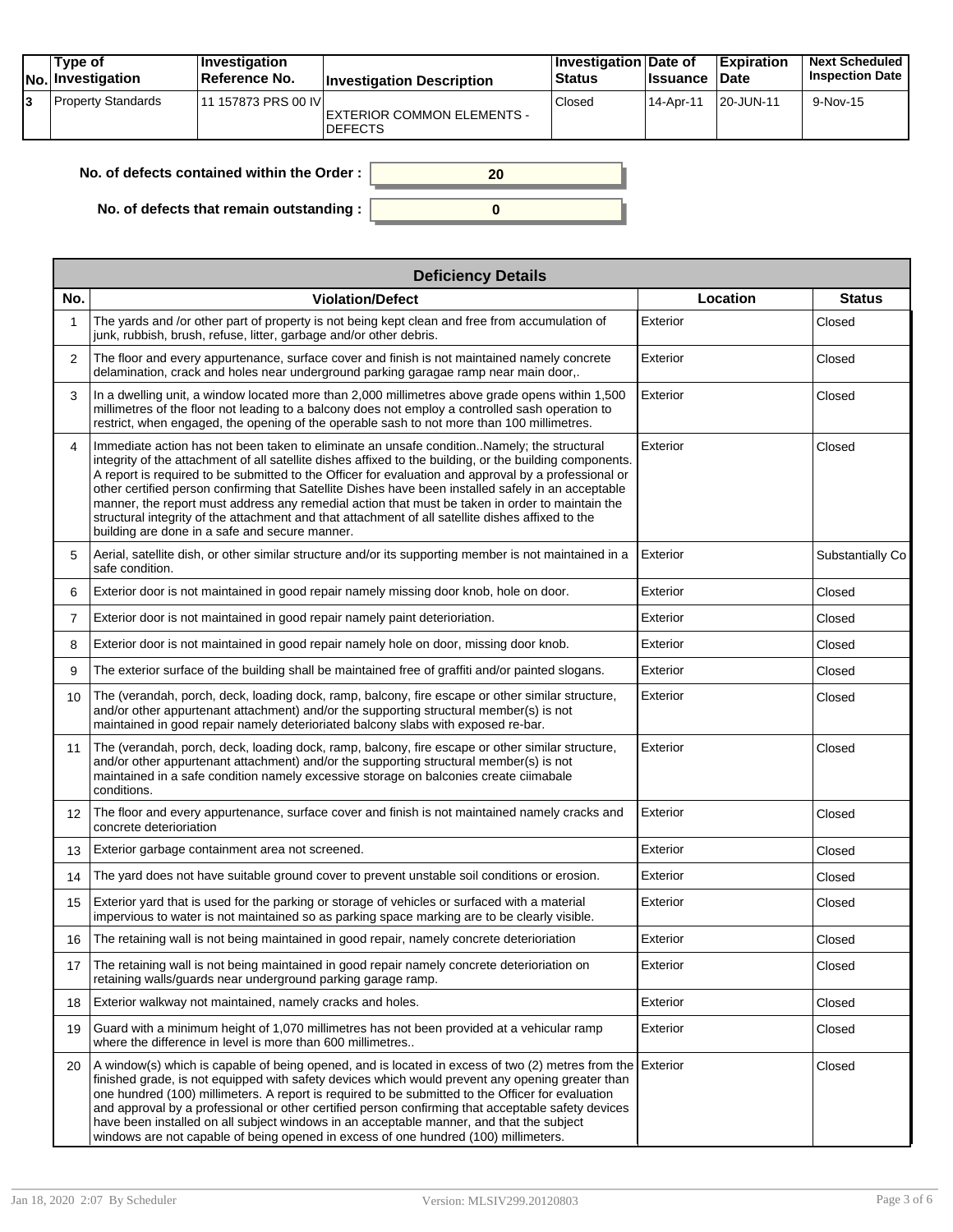| Tvpe of<br>No. Investigation | $\blacksquare$ Investigation<br>Reference No. | <b>Investigation Description</b>                                  | <b>Investigation Date of</b><br><b>Status</b> | <b>Issuance</b> | <b>Expiration</b><br><b>Date</b> | <b>Next Scheduled</b><br><b>Inspection Date</b> |
|------------------------------|-----------------------------------------------|-------------------------------------------------------------------|-----------------------------------------------|-----------------|----------------------------------|-------------------------------------------------|
| Property Standards           |                                               | '11 162125 PRS 00 IV INTERIOR COMMON ELEMENTS -<br><b>DEFECTS</b> | <sup>'</sup> Closed                           | 11-Apr-11       | 20-JUL-11                        | 30-Sep-14                                       |

| No. of defects contained within the Order:       |  |
|--------------------------------------------------|--|
| No. of defects that remain outstanding : $\vert$ |  |

|                 | <b>Deficiency Details</b>                                                                                                                                                                                                                                                                   |                            |               |  |  |  |  |  |  |  |
|-----------------|---------------------------------------------------------------------------------------------------------------------------------------------------------------------------------------------------------------------------------------------------------------------------------------------|----------------------------|---------------|--|--|--|--|--|--|--|
| No.             | <b>Violation/Defect</b>                                                                                                                                                                                                                                                                     | Location                   | <b>Status</b> |  |  |  |  |  |  |  |
| 1               | Interior door(s), frames(s), glass pane(s), and/or hardware not maintained in good repair. Namely:<br>1st flr. Garbage chute room. No self closing hardware device for door. Also missing light bulb.                                                                                       | 1st Floor                  | Closed        |  |  |  |  |  |  |  |
| $\overline{2}$  | Wall(s) not maintained free of holes, cracks, damaged and deteriorated materials. Namely:<br>Damaged wall near east exit door. Repairs required.                                                                                                                                            | 1st Floor                  | Closed        |  |  |  |  |  |  |  |
| 3               | Floor and/or floor covering not kept free from holes, stains, rubbish and debris. Namely: Rogers<br>cable room closet. Clean/clear floor of debris. secure metal door panels.                                                                                                               | 6th Floor                  | Closed        |  |  |  |  |  |  |  |
| 4               | Required guard does not prevent the passage of a spherical object having a diameter more than<br>100 millimetres                                                                                                                                                                            | <b>Boiler Room</b>         | Closed        |  |  |  |  |  |  |  |
| 5               | The location and size of openings present a hazard as they are designed with members or<br>attachments between 140 millimetres and 900 millimetres above the level protected by the guard<br>which facilitate climbing.                                                                     | <b>Boiler Room</b>         | Closed        |  |  |  |  |  |  |  |
| 6               | Lighting in a service room is provided at less than 200 lux. Namely: Boiler room lighting is below<br>the required level.                                                                                                                                                                   | <b>Boiler Room</b>         | Closed        |  |  |  |  |  |  |  |
| $\overline{7}$  | Floor and/or floor covering not kept in a clean and sanitary condition. Namely: Clean and clear all<br>discarded materials and debris from the boiler and elevator rooms.                                                                                                                   | <b>Boiler Room</b>         | Closed        |  |  |  |  |  |  |  |
| 8               | Wall(s) not maintained free of holes, cracks, damaged and deteriorated materials. Namely:<br>Compactor room. Clean/clear all debris and discarded materials. Replace burnt out flourescent<br>light bulbs. Secure ceiling access hatch. Repair holes in wall. Repaint ceiling/wall repairs. | Compactor Room             | Closed        |  |  |  |  |  |  |  |
| 9               | Lighting in a service room is provided at less than 200 lux. Namely: Compactor room. Upgrade<br>illumination as required.                                                                                                                                                                   | Compactor Room             | Closed        |  |  |  |  |  |  |  |
| 10              | Floor and/or floor covering not kept free from debris. Namely: Washroom in laundry room. Clean &<br>clear debris and discarded materials from washroom.                                                                                                                                     | Laundry Area               | Closed        |  |  |  |  |  |  |  |
| 11              | The electrical fixtures are not maintained in a safe and complete condition. Namely: Laundry<br>Room. Replace missing lens covers on ceiling light fixtures. Clean lint from behind machines.<br>Repair hole in ceiling. Clean exhaust vents in ceiling.                                    | Laundry Room               | Closed        |  |  |  |  |  |  |  |
| 12 <sup>2</sup> | Emergency contact sign does not indicate current name, address and telephone number of the<br>person responsible for the property and the name and telephone number of the authorized person<br>to contact in case of an emergency on a 24 hour basis.                                      | Lobby                      | Closed        |  |  |  |  |  |  |  |
| 13              | The ventilation grill or unit is not kept in good repair and maintained. Namely: Lobby Area.<br>Insecure grill on the wall.                                                                                                                                                                 | Lobby                      | Closed        |  |  |  |  |  |  |  |
| 14              | Lighting in a storage room is provided at less than 50 lux. Namely: Areas in the Locker room<br>where there is no lighting, additional lghts should be installed not less than 50 lux.                                                                                                      | Locker Room                | Closed        |  |  |  |  |  |  |  |
| 15              | Ceiling not maintained free of holes, cracks, damaged and deteriorated materials. Locker room.<br>Ceiling areas where the drywall is damaged, repairs are required.                                                                                                                         | Locker Room                | Closed        |  |  |  |  |  |  |  |
| 16              | Floor(s) and/or floor covering(s) not maintained free from trip or other hazardous condition.<br>Namely: Locker Rooms. Evidence of discarded materials stored in the locker room aisleway and<br>above the lockers. These items should be removed.                                          | Locker Room                | Closed        |  |  |  |  |  |  |  |
| 17              | Extension cords or other extensions are used as a permanent wiring system. Namely: Remove<br>extension cords used for permanent wiring. Hazardous.                                                                                                                                          | Locker Room                | Closed        |  |  |  |  |  |  |  |
| 18              | Ceiling(s) constructed for the purpose of separation is not of a gas tight construction. Namely: All<br>openings/perforations in the ceiling/walls in electrical closets are required to be sealed throughout<br>the building. Also floors are required to be cleaned.                      | <b>Throughout Building</b> | Closed        |  |  |  |  |  |  |  |
| 19              | Interior lighting fixtures or lamps have not been installed. Namely: Garbage chute rooms. Replace<br>all missing light bulbs and lens covers as required throughout the building. Also replace all<br>damaged lens covers throughout the building.                                          | <b>Throughout Building</b> | Closed        |  |  |  |  |  |  |  |
| 20              | The ventilation system or unit is not regularly cleaned. Namely: Clean all wall vents in the<br>corridors of dust and debris throughout the building.                                                                                                                                       | <b>Throughout Building</b> | Closed        |  |  |  |  |  |  |  |
| 21              | Floor(s) and/or floor covering(s) not maintained free from trip or other hazardous condition.<br>Namely: Remove all floor mats in the corridors/hallways throughout the building.                                                                                                           | <b>Throughout Building</b> | Closed        |  |  |  |  |  |  |  |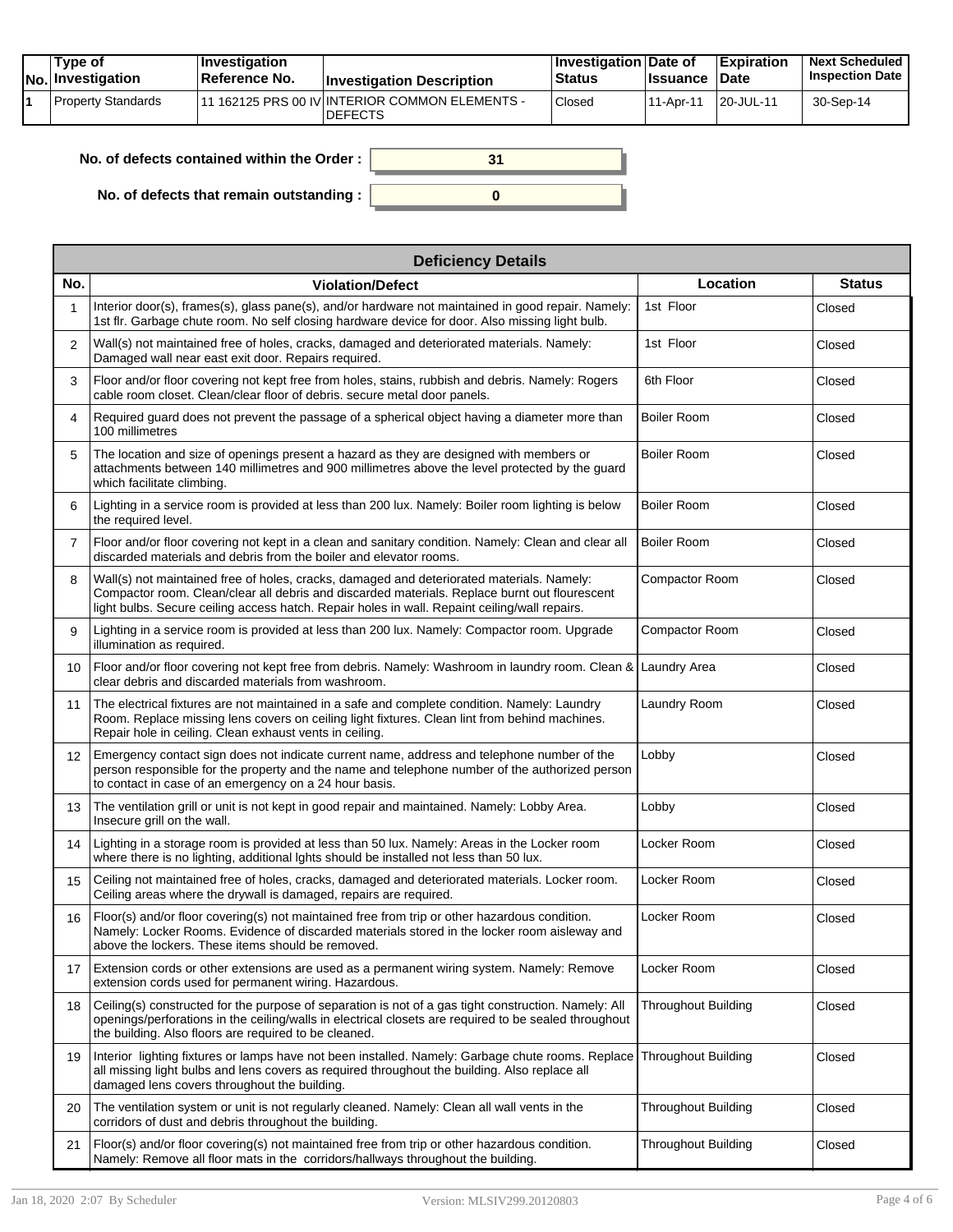| 22 | Wall(s) not maintained free of holes, cracks, damaged and deteriorated materials. Namely:<br>Janitors Storage Closet. Hole in wall exposing electrical wires. Clean/clear debris and discarded<br>materials. Provide shelving and tidy room. | Closed |
|----|----------------------------------------------------------------------------------------------------------------------------------------------------------------------------------------------------------------------------------------------|--------|
| 23 | The ventilation system or unit is not regularly cleaned. Namely: Clean ventilation fan motor on wall<br>in elevator room.                                                                                                                    | Closed |
| 24 | Previously finished surface(s) in the public area of the property is not maintained in good repair.<br>Namely: Wood threshold on floor is cracked in front of apartment door unit 303.                                                       | Closed |
| 25 | Interior door(s), frames(s), glass pane(s), and/or hardware not maintained in good repair. Namely:<br>Repair broken door closer on superintendants laundry room.                                                                             | Closed |
| 26 | Ceiling not maintained free of holes, cracks, damaged and deteriorated materials. Namely:<br>Mechanical Room/Workshop. Repair deteriorated plaster on ceiling as required.                                                                   | Closed |
| 27 | Floor and/or floor covering not kept free from holes, stains, rubbish and debris. Namely: Bell &<br>Pump room. Clean and clear debris and discarded materials. Upgrade illumination. Replace<br>missing lens cover. Repair hole in ceiling.  | Closed |
| 28 | Elevator machine room is not equipped to provide illumination to an average level of not less than<br>100 lux at floor level.                                                                                                                | Closed |
| 29 | Lighting in a service stairway is provided at less than the average of 50 lux.                                                                                                                                                               | Closed |
| 30 | The ventilation system or unit is not regularly cleaned. Namely: Office washroom ceiling fan vent<br>needs cleaning.                                                                                                                         | Closed |
| 31 | Wall(s) not maintained free of holes, cracks, damaged and deteriorated materials. Namely: Holes<br>in ceiling and walls to be repaired.                                                                                                      | Closed |